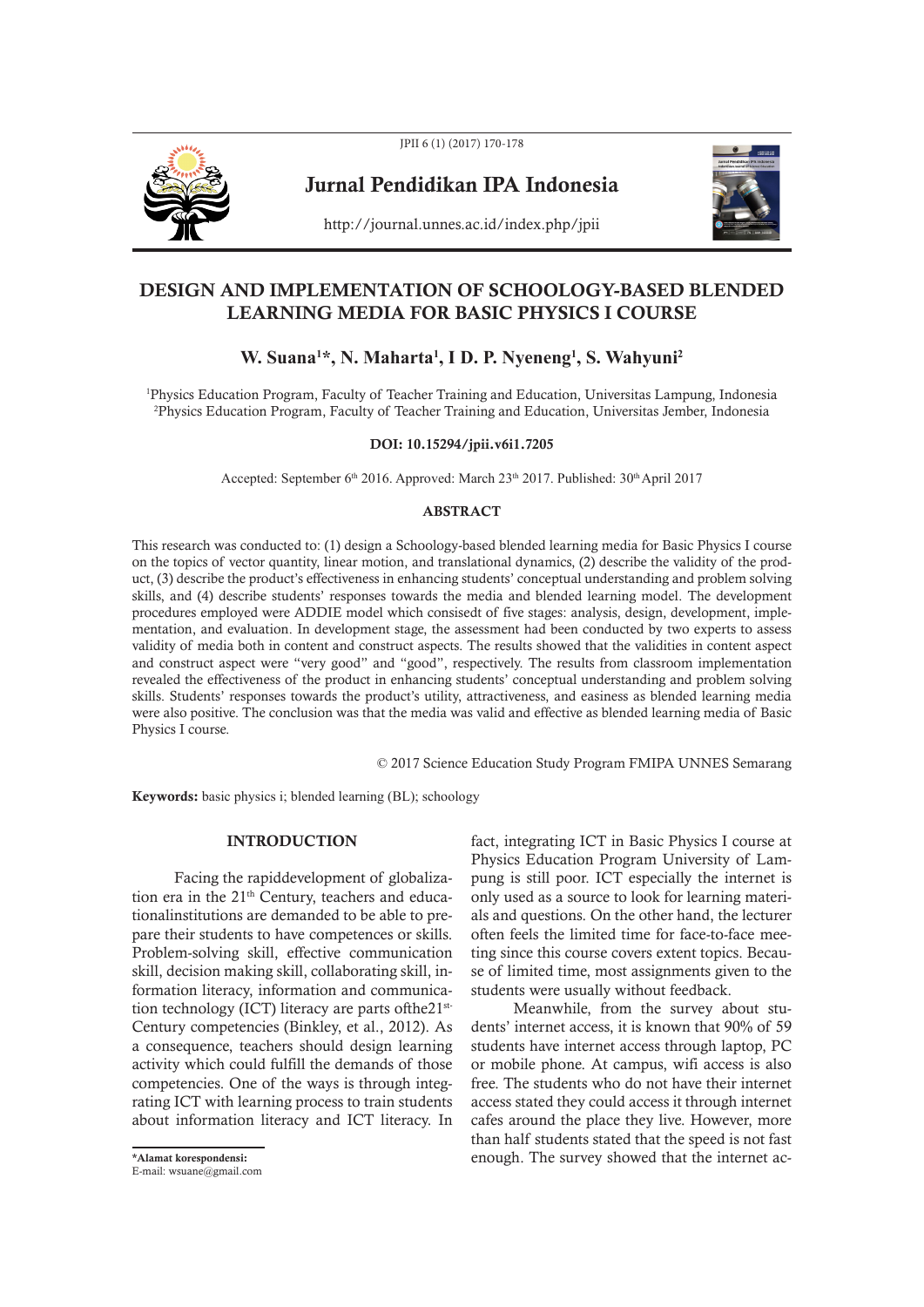cess of students supports to integrate internet in learning process.

One of the forms in integratinginternet in learning processis e-learning. Implementing e-learning in science learningby using problembased learning model could improve students ICT literature (Eliana et al., 2016). Similar with e-learning, another integration is blended learning (BL). BL or also known as hybrid learning is a learning model which combines various presentation model at class with online learning (asynchronous and synchronous) (Wu et al., 2010). Graham (2006) more specifically stated that BL is a kind of learning model which combines two different learning environment: face-to-face meeting and online learning.

Some researchshowed that BL had many advantages like increasing flexibility (Pratt & Trewern, 2011), increasing effectiveness and students' motivation (Barbour & Reeves, 2009), growing students' independence in learning (Parkes et al., 2011), and improving students' ICT skill (O'Dwyer et al., 2007). Compared to the pureface-to-facelearning or pure e-learning/online learning, BL is said to be more effective (Means et al., 2009) students joining BL model have better performance than those following traditional learning method (Yapici & Akbayin, 2012). The same result also reported by Poon (2013) who compared BL class with traditional classroom. The result was the class given BL method has higher test score than the class using the traditional method. A researchby Kazu & Demirkol (2014) also found that students using BL method have higher average scores than those using traditional learning method.

The use of BL could stimulate students to be more active, creative, and independent in looking for information needed so they could learn independently and understand the concept well. The use of BL also could repair some weaknesses from conventional learning method, one of them is the lack of time in face-to-face meeting. Online learning could be used as an addition to improve students' understanding of the material who has not been explained by the lecturer in class. Besides adding knowledge, features from online learning also make students more enthusiastic and interested in learning since they could access many sources via online.

BL types that are usually implemented are online – face-to-face and face-to-face – online. In the former type, students follow online learning first before face-to-face meetingso that each student has the same initial understanding (Smart, 2006). Face-to-face session is usually used for detail explanation and problem-solving (Smart, 2006) or to extend students' understanding and connect the concept to the further area (Collopy & Arnold, 2009). Whereas in face-to-face– online, the materials are given in face-to-face session then the students are asked to discuss and think critically via online (Aycock et al., 2002). Michinov & Michinov (2008) also supported this kind of BL to deliver togetherness (a sense of community) among students. Another purpose is to help students be familiarwith the online class structure.

The two types of BL have their own benefits. BL does not have astandard type (Aycock et al., 2002). It was also emphasized by Helms (2014) who stated that there may be differences in the best way to schedule a course based on the discipline, course content, and other concerns". By the reasonto have the benefits of both BL types, in this study the researchers used the format of online – face-to-face – online. The first online learning would be used to give initial understanding to students whereas the second online learning would be used to discuss concept application on the certain topic.

Nowadays, many applications could be used to create online learning freely. Those applications are called Learning Management System (LMS). LMS web based is referred to facilitate an access towards learning material and administrator anytime and anywhere (Black et al., 2007). The use of LMS brings good advantages for students or teachers. From the view of students, the advantage is in the increase of control they have wherever and whenever they involve in the learning process.From the view of teachers, the benefits are very structured tasks management, efficient, and safe (Fadde & Vu, 2014), and could grow students' critical thinking through discussion forum (Comer & Lenaghan, 2013).

One of LMS which has the basic version available freely and easy to use because it is similar to social media like Facebook is schoology. The menu which Schoology has are Courses, it is a facility to create one course, Group, which is a facility to create community learning, and Resources, which is a facility to save learning material. In Courses menu, there is quiz menu which has many kinds such as multiple choice, true-false, matching, and short answer. Making questions in Schoology is equipped with tools Symbol and Equation. All questions with Figure, symbol, and equation could be written on Schoology. Besides, schoology has many features and an interesting layout like online assessment book, attendance list, the reminder of feature user from students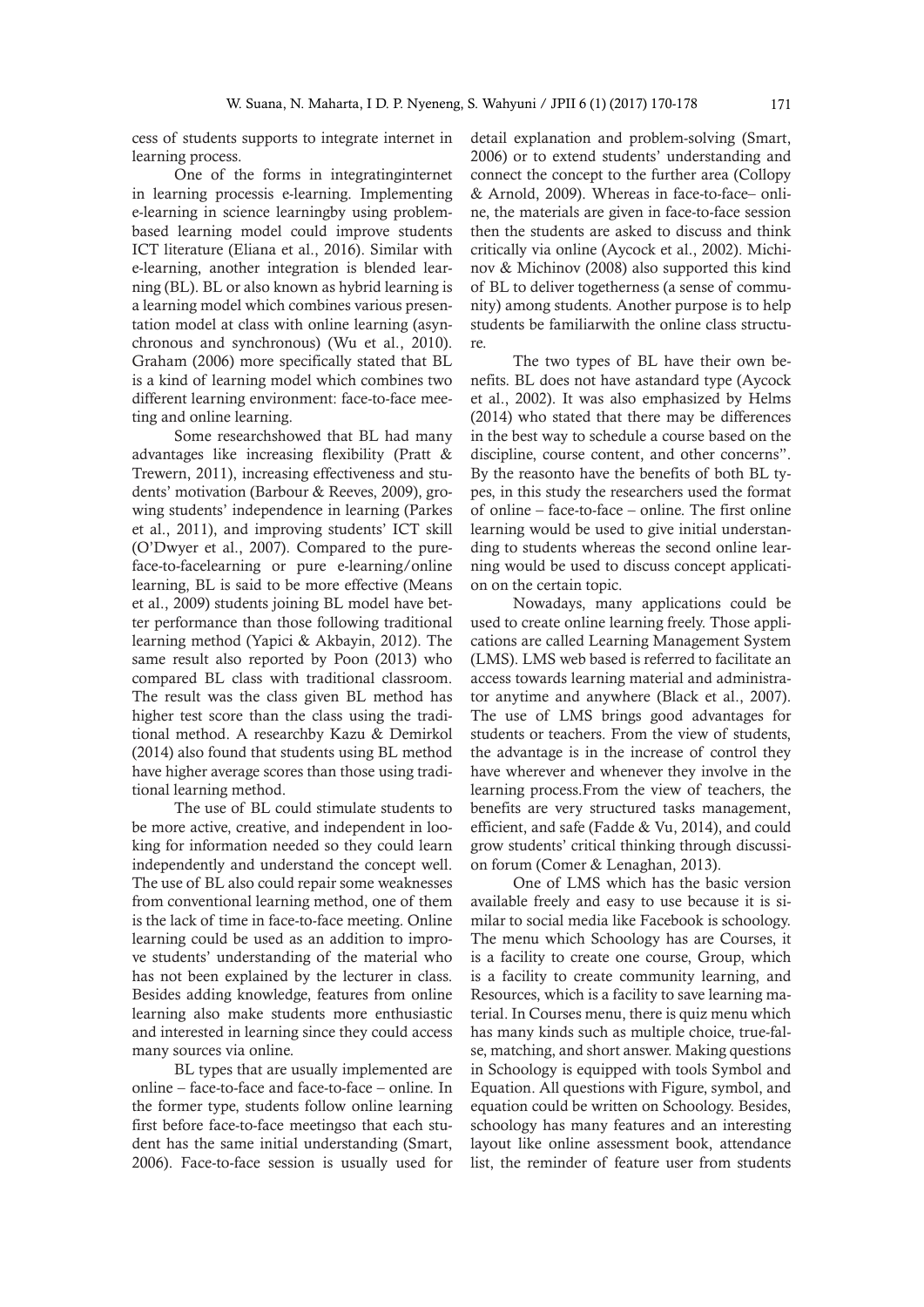(Nugroho, 2015). Other benefits that Schoology has are mobile access, integration with Google Drive, tools to make content, and access to the library, etc. (Medved, 2016).

Based on the explanation above, this study was conducted to develop a product which is technology based BL in basic physics I course with main materials vector, straight motion, and translation dynamics. The developed BL media included handout, material for online discussion, and online questions uploaded in Schoology online class. Not to mention, this study also described the validity of BL content and construct based on expert assessment, the effectiveness in improving concept understanding and students' problem-solving skill, and students' responses towards its benefit, its attractiveness, its ease and its class model.

#### **METHOD**

The study was conducted from March to October 2016 in Physics Education Program, Faculty of Teacher Training and Education, University of Lampung. This study referred to development model of ADDIE (analysis, design, development, implementation, and evaluation) (Peterson, 2003). ADDIE model as firstly used in the 1990s had a function as a reference in developing learning set and infrastructure which were effective, dynamic, and supportive (Sumarti et al., 2015).

In analysis stage, the researchers did literature study, field survey, and need analysis. A literature study was done to get information related to BL model and previous relevant studies results. A field survey was done to get the information of supportive facilities belonging to students. In the design stage, the researchers made BL media draft including handout, online discussion questions, online tests. In the development stage, the expert validated to assess the content appropriateness and product construct. In implementation stage, the product was implemented in limited class to test its effectiveness; the test used one shot case study design.

BL type used was "online learning – face to face – online learning" in every week (Figure 1). In every week, face to face class was done once to discuss the main topics. There were three main topics; they were the vector, straight motion, and translation dynamic. Before face to face meeting was done, the students joined online learning, and they also joined online learning after face to face meeting.

Online learning before and after face to

face meeting was done with discussion method. The students were given two to four problems to discuss with their classmates through lecturer guidance. Online discussion was done asynchronously, in which the students did not discuss at the same time, but it depended on their availability. Online discussion forum on Technology was organized so that students could answer first before using, reviewing, or studying their friends' answer.



Figure 1. BL type used in the study

The data included expert validation from questionnaire, concept understanding data, and problem-solving skill taken the test, and students' responses taken from the questionnaire. Validation questionnaire was Likert scale with four responses, starting from 1(invalid) to 4 (very valid). Students' responses questionnaire were also in Likert scale with five choices, from 1 (very disagree) to 5 (very agree). The instrument of understanding concept used was short essay questions consisting of 15 numbers with the allocation time 30 minutes whereas the instrument of problemsolving essay questions consisting of 6 numbers with time allocation 75 minutes. Students' responses questionnaire and two instrument tests were validated by the experts of content aspect and instrument construct.

All data taken were analyzed quantitatively and descriptively. The criteria of classification in experts validation data and students' responses were shown in Table 1. If the expert assessment showed product validity with category "good" the learning process could be continued in the next stages.

# RESULT AND DISCUSSION

BL media produced were Syllabus and Lesson plan, handout, discussion topic before face to face meeting, and online tests with main topics of the vector, straight motion, and translation dynamics. All those materials were uploaded on online Schoology made with Courses featu-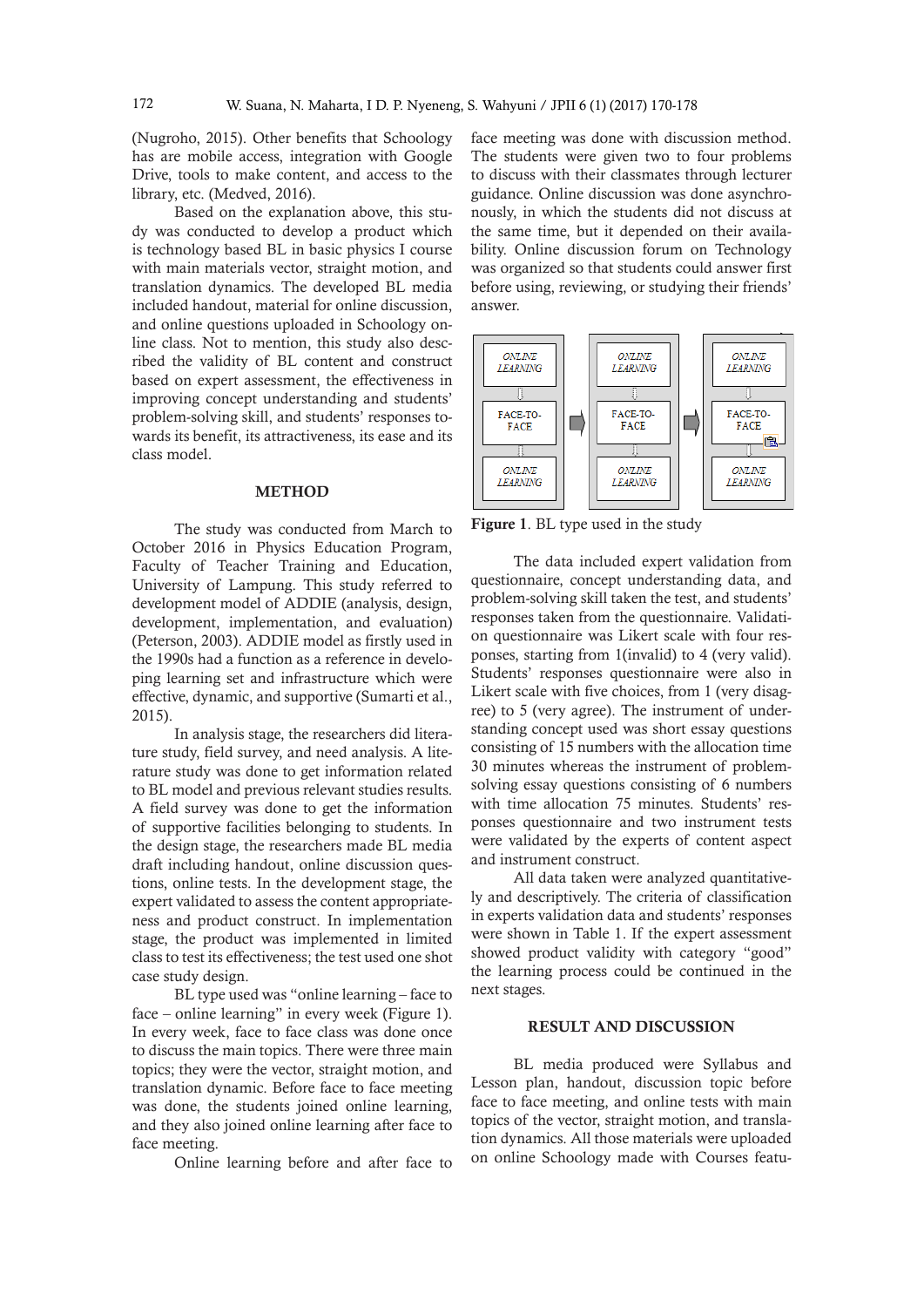| Average score of validity | Category  | Average score of responses | Category        |
|---------------------------|-----------|----------------------------|-----------------|
| $3.26 - 4.00$             | Very Good | $4.20 - 5.00$              | Very Agree      |
| $2.51 - 3.25$             | Good      | $3.41 - 4.20$              | Agree           |
| $1.76 - 2.50$             | Less Good | $2,61 - 3,40$              | Doubt           |
| $1.00 - 1.75$             | Not Good  | $1.81 - 2.60$              | <b>Disagree</b> |
| -                         | -         | $1.00 - 1.80$              | Very Disagree   |

Table 1. Data classification of experts validation and students' responses

re. The layout of the online class could be seen in Figure 2. Every folder contained: 1) handout, made with *Add File/Link/External Tool* features; 2) discussion forum before and after face to face meeting, with *Add Discussion* feature; and 3) independent test, with *Add Test/quiz* feature.

Meanwhile, the example of the learning process with BL model for vector topics shown in Table 2. Online activity before face to face meeting was used to discuss sub material whereas online activity after face to face meeting was meant to discuss sub material that could not be finished during face to face class and give applied tests to finish some problem.

The produced handout contained material explanation for each discussion topics. The handout was written with emphasizing basic concepts as the reference of the usual textbook. Discussion material on face to face meeting contained questions about the problem related to the brief material of each discussion topics. Those questions were meant to improve students' understanding of each topic. Discussion material on face to face meeting was made to facilitate an online class in the last part of each discussion topics. The contain included concept application, last part of the discussion topic that could not be finished at face to face class, and wider explanation. The emphasize of discussion after face to face meeting focused on students' problem-solving skill. Question test was meant to facilitate students to do interactive exercise independently so that their understanding improved. The questions were made in multiple-choice by giving feedback in every wrong answer.

### Product Validity

The product assessed by some experts included handout, online discussion material, and online question test. The assessment of product validity done by an expert of Physics Education and an expert in education technology showed that the validity of product content had 3,48 in average with the category "very good" and the validity of construction aspect had 3,21 in average with category "good." In conclusion, the developed media could be said relevant to the purpose of development and appropriate to used in BL of Basic Physics I course.

With experts' assessment, the product was then revised by their suggestions. The suggestions given for handout revision were adding material explanation related to the similarity and the difference in vector, consistency in using terms on vector or scale such as distance, position, speed, and motion. In online discussion material, the suggestions were simplifying unclear questions and describing problem illustration. The suggestions related to online test were the consistency of feedback in directing students to answer correctly and adding the questions about problem-solving.

#### Product Effectiveness

After revision, the product was then implemented in class with topics of the vector, straight motion, and translation dynamics for three weeks in the course of Basic Physics I. In the fourth week, the test was done to measure students' concept understanding and problem-solving skill. The data related to students' concept understanding and problem-solving skill were shown in Table 3.

Byusing minimum achievement (MA) score 66 (B as the minimum category at Lampung University undergraduate program), the percentage of students reaching MA was 80,6% for concept understanding aspect and 74,2% for problem-solving skill. Since the percentage of MA was greater than 70%, the product could be said effective as learning BL media on Schoology in the course of Basic Physics I.

#### Students' Responses

At the end of the learning process, students were asked to answer questionnaires related to their responses towards the benefit, attractiveness, and ease of BL model with Schoology. There were 31 students responding. The result could be seen in Table 4. In general, students gave positive responses related to the developed media and BL cmodel class in Basic Physics I course.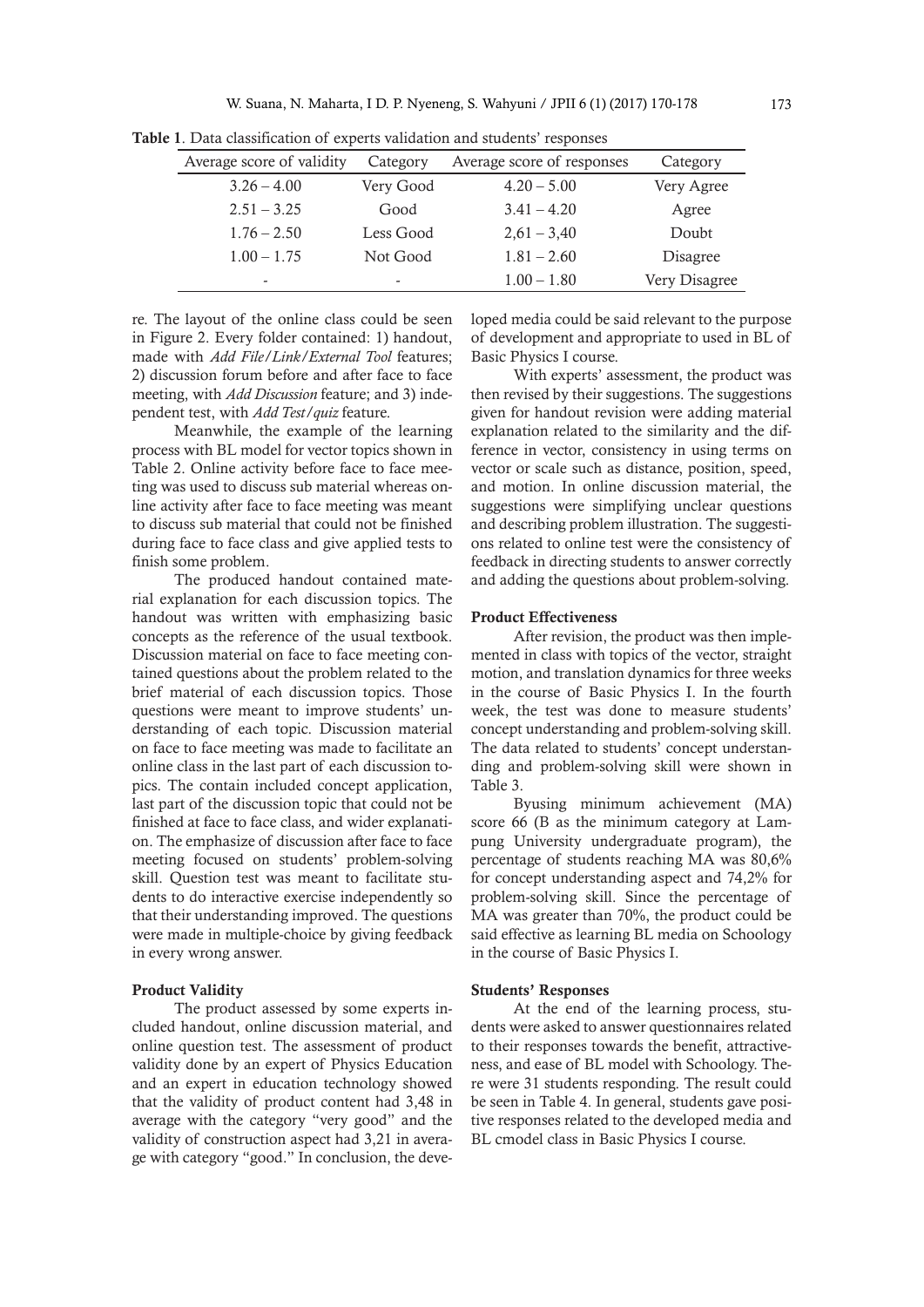

Figure 2. The layout of online class

| Table 2. Learning activity sample in BL model with the topic of vector |  |  |
|------------------------------------------------------------------------|--|--|
|------------------------------------------------------------------------|--|--|

| Standard Compe-<br>tence                                                                 | Material                                                               | Learning Activity                                                                                                                                            | Mode                         |
|------------------------------------------------------------------------------------------|------------------------------------------------------------------------|--------------------------------------------------------------------------------------------------------------------------------------------------------------|------------------------------|
| Operating vector<br>(addition, reduc-<br>tion, and prod-<br>uct) with various<br>methods | Vector sub ma-<br>terial:<br>Vector represen-<br>tation<br>Vector unit | Discuss the definition of vector, unit vector<br>symbol, vector representation in graphic,<br>vector component, and the similarity of two<br>or more vectors | Online                       |
|                                                                                          | Vector opera-<br>tion                                                  | Explain vector writing by using vector unit                                                                                                                  | Face to face<br>Face to face |
|                                                                                          |                                                                        | Doing addition and reduction on vector by<br>using graphic method and vector component<br>method                                                             | Face to face                 |
|                                                                                          |                                                                        | Doing product on vector, including dot prod-<br>uct and cross product                                                                                        | Online                       |
|                                                                                          |                                                                        | Training to do applied addition and product<br>on vector in the context of physics problem                                                                   |                              |

|  | Table 3. The data of concept understanding and problem-solving skill |  |  |
|--|----------------------------------------------------------------------|--|--|
|  |                                                                      |  |  |

| Score     |       | Concept Understanding |       | Problem Solving Skill |  |
|-----------|-------|-----------------------|-------|-----------------------|--|
|           | Total | Percentage            | Total | Percentage            |  |
| $\geq 76$ |       | 9.7                   |       | 3.2                   |  |
| $66 - 75$ | 13    | 41.9                  |       | 29.0                  |  |
| $61 - 65$ |       | 29.0                  | 13    | 41.9                  |  |
| $\leq 61$ |       | 19.4                  |       | 25.8                  |  |
| Total     |       | 100                   | 31    | 100                   |  |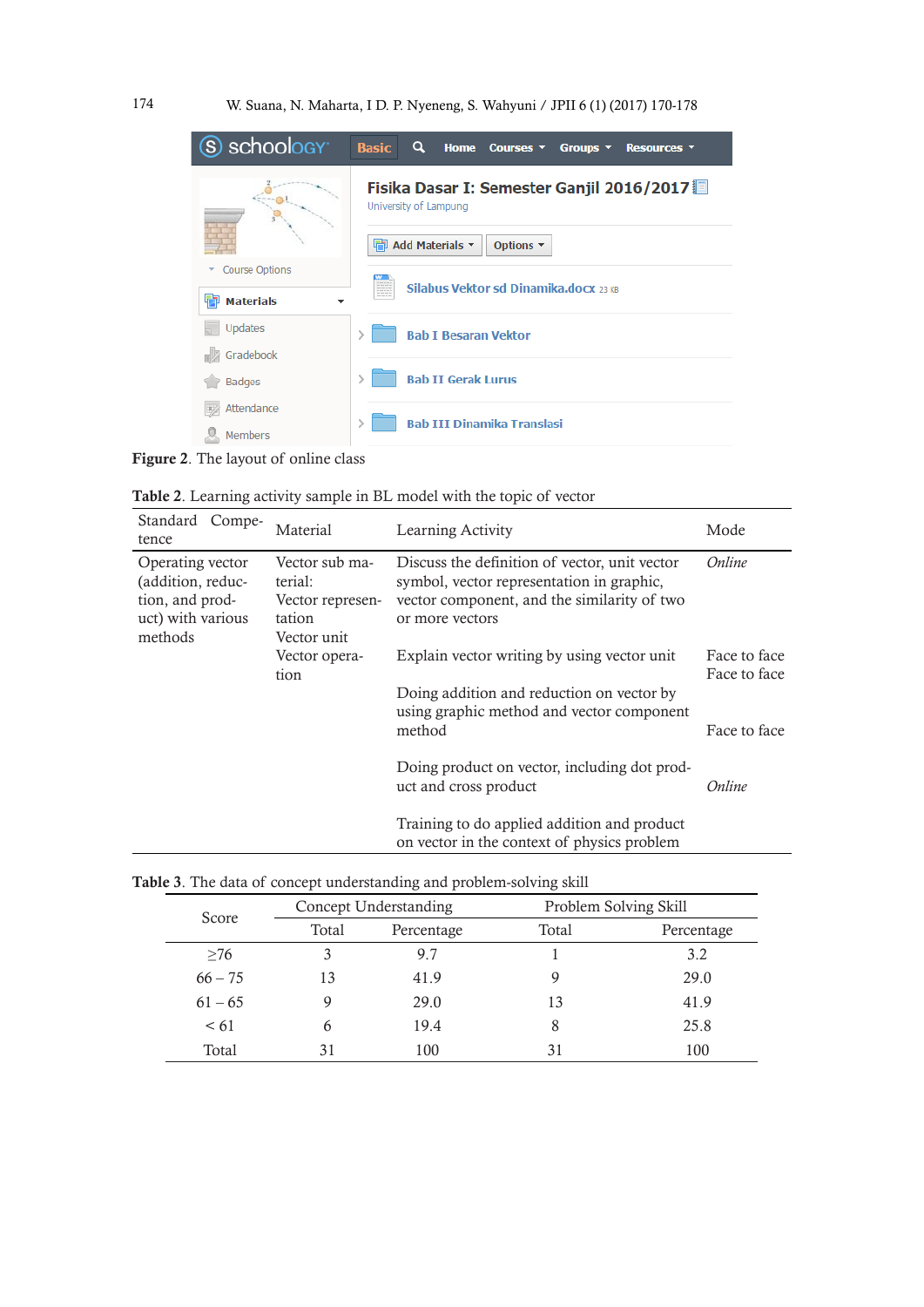Table 4. Students' responses related to media and BL model

| Aspect         |      | Score Category |
|----------------|------|----------------|
| Benefit        | 3.85 | Agree          |
| Attractiveness | 3.72 | Agree          |
| Easiness       | 3.31 | Doubt          |
| Average        | 3.63 | Agree          |

Based on the table above, it was known that students' assessment towards product benefits and BL model class was considered to be useful. There were 8 items in the questionnaire related to the benefits; they were benefited for improving learning interest and motivation, understanding and problem-solving skill, and students' ICT skill. Besides, the students were also asked about their interest to join the next BL model class. The responses given on all question items were the "useful" category.

In similar with students' responses towards benefit, their responses towards attractiveness aspect were also good. In the questionnaire, there were 6 questions; these were about product attractiveness (handout, online class, online test), the attractiveness of online learning activity, and the attractiveness of BL model. Most students' responses towards each question were good, except for the question about the handout, they suggested that the attractiveness on handout was very good.

Different with two previous aspects, students' responses towards the easiness of BL model, in general, were in "doubt" category. They were not sure about the easiness in joining BL class. In the questionnaire, there were 7 questions, they were about the easiness in joining BL model class, the easiness in accessing the contain, the easiness in communicating via online, and the easiness in answering online test. The lowest response was on the easiness of online discussion. From the interview, the most problem faced was the slow internet connection and students' time management.

This research was conducted to produce a learning media that could improve students' experience and learning performance. Based on the implemented test in the class above, the purpose of this research could be said as a success. More than 70% of students reached the minimum standard 66 in both concept understanding and problem-solving skill aspects. It meant that the developed Blended Learning media could become alternative sources for students, they did not depend only on teachers/lecturers.

Through BL with online-face-to-face-

online format every week, students had more opportunity to interact with their lecturer and mates. Online discussion was done before and after face to face meeting. Face to face meeting was on Wednesday. Online class was done before it, Monday to Tuesday, and after it, Thursday to Saturday. Providing more opportunity to interact with students and lecturer was the main important factor to make a quality BL media (King & Cerrone, 2012). Through online discussion activity, students became more ready to join face to face meeting class (Aspden & Helm, 2004). It was thought to influence the performance of standard understanding and students' problem-solving skill.

Choosing online discussion could also influence students' activity in online learning. This online discussion was chosen because it gave more chances to students to search and write answers or opinions before presenting them in the discussion forum (Alim, 2007), and also make students stay interacting with the lecturer whenever they have time to Aspden & Helm, 2004). Also, based on the observation in class, the asynchronous online discussion also helped students who have limited internet connection. They could easily find the time when the internet access was fast. However, it' weakness was the lecturer needed a long time to gave feedback on their answers.

Providing handout and the online test could also improve students' concept understanding and problem-solving skill. By explaining the material in detail and providing answers of question examples, handout helped students learn course material. It was reflected in their responses towards questionnaire in which they evenly really agreed with handout attractiveness, related to online test; there were 15 multiple choice questions filled with feedback if their answers were wrong. With the existence of exercises that could be accessed many times, students were easier to learn course material. It was also reflected in their responses stating that online exercise could improve their understanding.

In line with product effectiveness, students also responded positively towards the developed product and BL model based in Basic Physics I course. Their responses indicated that learning with Bl model gave another benefit, it could improve their interest and motivation as it was said by Barbour & Reeves (2009), grow students' independent learning, as said by Parkes et al., (2011), and improve students' ICT skill, as stated by O'Dwyer et al., (2007).

The result of this research was relevant with previous researches about BL effectiveness.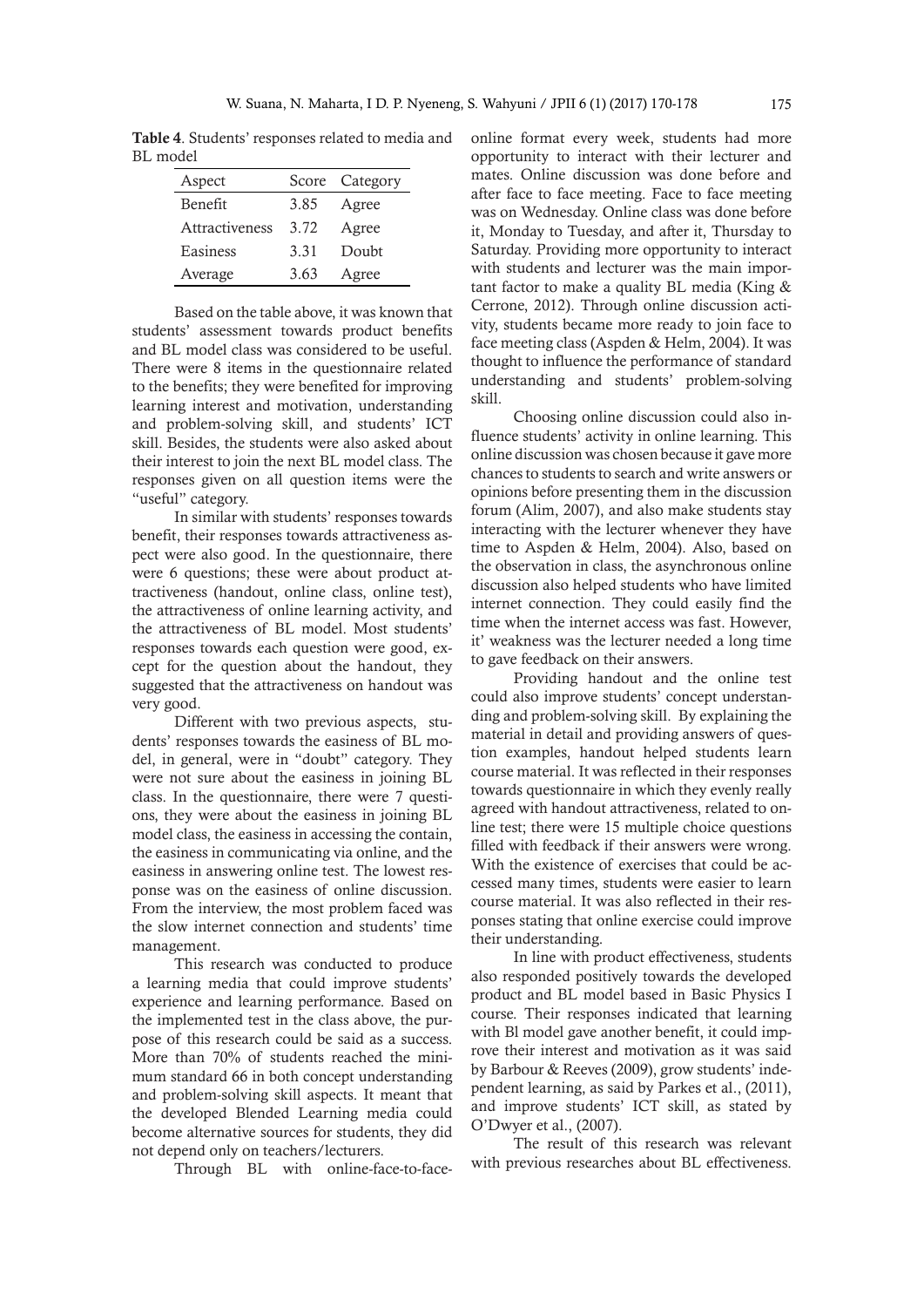Lim & Morris (2009) explained that traditional (face to face) class equipped with online material had the postive effect towards students' competencies. Applying BL was even more effective in improving their learning performance compared to face to face meeting only or fully online learning (Means et al., 2009). Kazu & Demirkol (2014), Poon (2013), Yapici & Akbayin (2012), and Uzun & Senturk (2010) researched revealing that the performance of students joining BL was greater than those following face to face meeting only.

Therefore, there were some obstacles faced during implementing Schoology based BL model at class. First was internet speed was not fast, so it became the main factor for students to join online learning. The second was students were difficult to write their answer containing mathematic equation, symbol or graphic, in Schoology discussion forum. Indeed there were symbol and equation tool facilities for students. But, they were not used to them, also, how to use them was different from Microsoft Office Word, the solution given by students was that they wrote their answers on paper and uploaded them on the discussion forum. Uploading and reviewing Figure answer took more time and needed fast internet access.

Other problems were the lack of students' activeness in discussing and their time management. In the discussion, they only gave the answer without asking or responding to others' answers. Indeed, in this research they were not asked to comment each other, they were only obligated to give their answers. Online discussion forum on Schoology could be set so that the students would send their answers before they could see, review, or learn each other answers. From the interview, there were two reasons why they seemed not to discuss with each other, first was they felt afraid, shame, or hesitate with their lecturer and mates. The second was they always met every day at the campus, so they felt easier and more comfortable to ask directly. About time management, most students tended to submit their answers on the late deadline. At the beginning of the discussion, some students even did not send their answer, and they also mistook the schedule.

Previous researchers had also stated problems found in this research. Kenney & Newcombe (2011) stated that some students wait for the last minutes to send and submit their answers on the discussion forum, submit tasks, sometimes they also face technical problem during online learning. From the researchers himself, the problem was more burdening work. Besides to design and prepare learning sources took more time, preparing online discussion forum also need much time like stated by Kenney & Newcombe (2011). However, the students felt no meaningful learning burden in following BL model, as previous researchers explained it.

In this research, there were some limitations, not all facilities available in Schoology were used. The researcher did not use facilities like test or assignment (including project assignment) via online. It should be studied further, considering that in Indonesia online assessment is rarely done (Wijayanti & Basyar, 2016). Face to face meeting was also limited to lecture, discussion, and question session. This research also did not consider the quantity of BL media use by students, which could influence their learning performance (López-Pérez, 2011).Another limit in this research was the amount of topic discussion and time duration which was short. So, further research about this should be conducted.

## **CONCLUSION**

Based on the result and discussion, it could be concluded that it was produced Schoology based BL media in main materials vector, straight motion, and translation dynamic with the score of content validity 3.48 (very good), and the score of construction validity 3.21 (good) from the maximum score 4.00. From the result of implementation at class, it could be concluded that the BL media was effective to improve students' concept understanding and problem-solving skill where more than 70% students reached the standard minimal score. In general, the students also responded positively towards benefit, attractiveness, and easiness of NL media, with average score 3.63 from 5.00 as the maximum score.

About the result of this research, physics teachers especially should develop and apply blended learning at class. However, there were some problems found during the research like slow internet access, students' difficulty in writing answer containing mathematic equation, symbol, or graphic on Schoology forum, students' lack activeness during the online discussion, and needing much time to prepare online asynchronous discussion. So, it needs following researches related to field study in a bigger scale, developing BL for other courses, and optimizing other features on Schoology.

## ACKNOWLEDGEMENT

Thank you for the Institute of Research and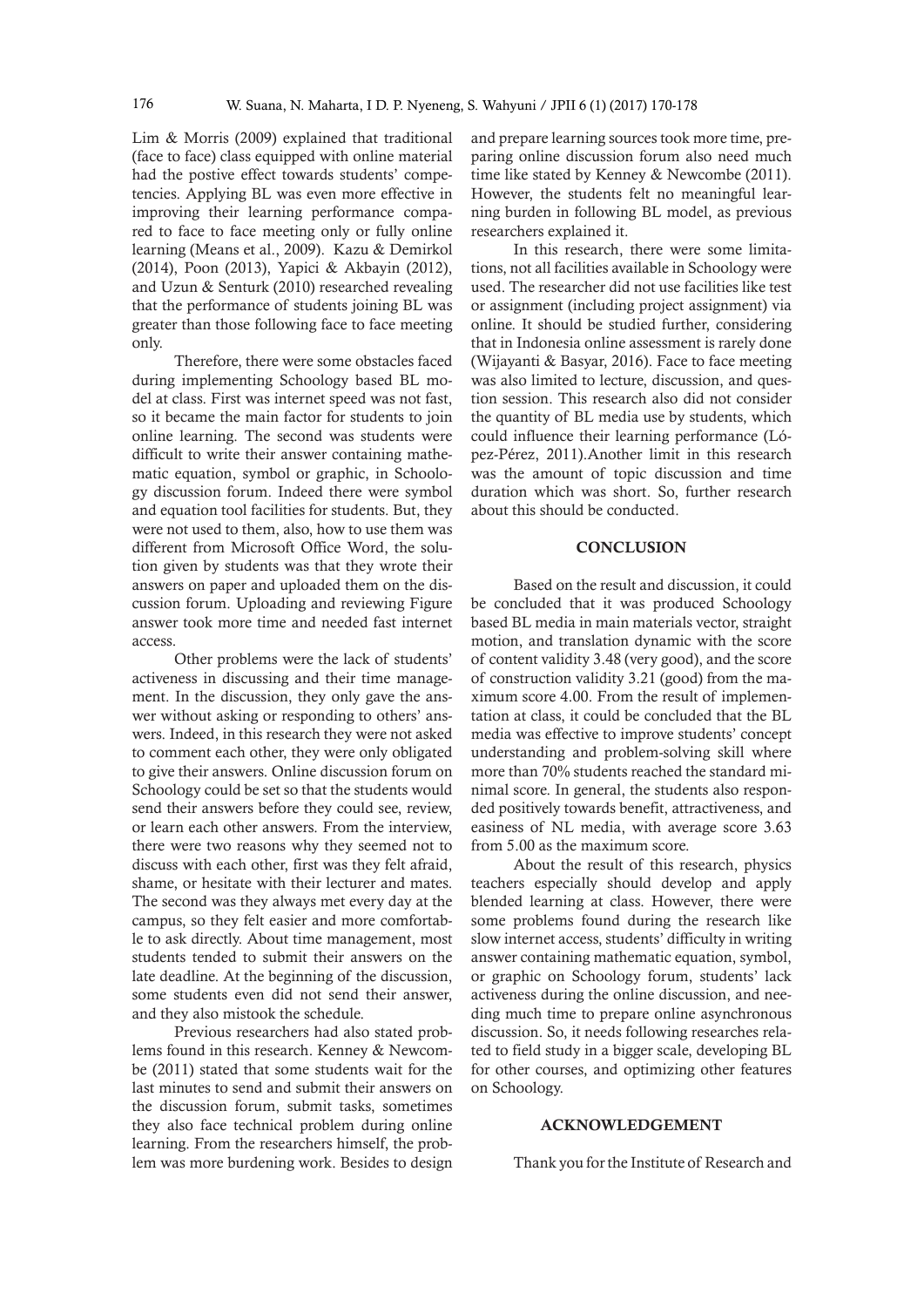Community Service (LPPM) University of Lampung for funding this research through grant of DIPA BLU 2016 of University of Lampung with contract number: 550/UN26/8/LPPM/2016.

## **REFERENCES**

- Alim, F. (2007). Evaluation of a Blended Course from the Viewpoint of Constructivism. *Online Submission*. (Available online at http://files.eric. ed.gov/full-text/ED500169.pdf; accessed on January 12, 2016).
- Aspden, L., & Helm, P. (2004). Making the connection in a blended learning environment. *Educational Media International*, *41*(3), 245-252.
- Aycock, A., Garnham, C., & Kaleta, R. (2002). Lessons learned from the hybrid course project. *Teaching with technology today*, *8*(6), 9-21.
- Barbour, M. K., & Reeves, T. C. (2009). The reality of virtual schools: A review of the literature. *Computers & Education*, *52*(2), 402-416.
- Binkley, M., Erstad, O., Herman, J., Raizen, S., Ripley, M., Miller-Ricci, M., & Rumble, M. (2012). Defining twenty-first century skills. In *Assessment and teaching of 21st century skills* (pp. 17-66). Springer Netherlands.
- Black, E. W., Beck, D., Dawson, K., Jinks, S., & DiPietro, M. (2007). Considering implementation and use in the adoption of an LMS in online and blended learning environments. *Tech-Trends*, *51*(2), 35-53.
- Collopy, R. M., & Arnold, J. M. (2009). To blend or not to blend: Online and blended learning environments in undergraduate teacher education. *Issues in Teacher Education*, *18*(2), 85-101.
- Comer, D. R., & Lenaghan, J. A. (2013). Enhancing discussions in the asynchronous online classroom: The lack of face-to-face interaction does not lessen the lesson. *Journal of Management Education*, *37*(2), 261-294.
- Eliana, E. D. S., Senam, S., Wilujeng, I., & Jumadi, J. (2016). The effectiveness of project-based elearning to improve ict literacy. *Jurnal Pendidikan IPA Indonesia*, *5*(1), 51-55.
- Fadde, P. J., & Vu, P. (2014). Blended online learning: Benefits, challenges, and misconceptions. *Online learning: Common misconceptions, benefits and challenges*, 33-48.
- Graham, C. R. (2006). Blended learning systems. *The handbook of blended learning*, 3-21.
- Helms, S. A. (2014). Blended/hybrid courses: A review of the literature and recommendations for instructional designers and educators. *Interactive Learning Environments*, *22*(6), 804-810.
- Kazu, I. Y., & Demirkol, M. (2014). Effect of blended learning environment model on high school students' academic achievement. *TOJET: The Turkish Online Journal of Educational Technology*, *13*(1), 78-87.
- Kenney, J., & Newcombe, E. (2011). Adopting a blended learning approach: Challenges encountered

and lessons learned in an action research study. *Journal of Asynchronous Learning Networks*, *15*(1), 45-57.

- King, S. E., & Cerrone Arnold, K. A. T. I. E. (2012). Blended learning environments in higher education: A case study of how professors make it happen. *Mid-Western Educational Researcher*, *25*(1), 44-59.
- Lim, D. H., & Morris, M. L. (2009). Learner and instructional factors influencing learning outcomes within a blended learning environment. *Educational Technology & Society*, *12*(4), 282-293.
- López-Pérez, M. V., Pérez-López, M. C., & Rodríguez-Ariza, L. (2011). Blended learning in higher education: Students' perceptions and their relation to outcomes. *Computers & Education*, *56*(3), 818-826.
- Means, B., Toyama, Y., Murphy, R., Bakia, M., & Jones, K. (2009). Evaluation of evidence-based practices in online learning: A meta-analysis and review of online learning studies. *US Department of Education*. (Available at http:// www2.ed. gov/rschstat/eval/tech/evidencebased-practices/finalreport.pdf; accessed on January 21, 2016).
- Medved, J. P. 2016. The Top 8 Fr ee/Open Source LMSs. (Available at http://blog.capterra.com/ author/jpmed-ved; accessed on February 12, 2016).
- Michinov, N., & Michinov, E. (2008). Face-to-face contact at the midpoint of an online collaboration: Its impact on the patterns of participation, interaction, affect, and behavior over time. *Computers & Education*, *50*(4), 1540-1557.
- Nugroho, E. F. 2015. 12 Free / Open Source Learning Management System (LMS) Terbaik. (Available at http://bpp-tik.kominfo.go.id/2015/03/ 10/857/12-free-open-source-learning-management-system-lms-terbaik; accessed on January 29, 2016).
- O'dwyer, L. M., Carey, R., & Kleiman, G. (2007). A study of the effectiveness of the Louisiana Algebra I online course. *Journal of research on technology in education*, *39*(3), 289-306.
- Parkes, S., Zaka, P., & Davis, N. (2011). The first blended or hybrid online course in a New Zealand secondary school: A case study. *Computers in New Zealand Schools: Learning, Teaching, Technology*, *23*(1), 1-30.
- Peterson, C. (2003). Bringing ADDIE to life: Instructional design at its best. *Journal of Educational Multimedia and Hypermedia*, *12*(3), 227-241.
- Poon, J. (2013). Blended learning: An institutional approach for enhancing students' learning experiences. *Journal of online learning and teaching*, *9*(2), 271-289.
- Pratt, K., & Trewern, A. (2011). Students' experiences of flexible learning options: What can they tell us about what they need for success. *Computers in New Zealand Schools*, *23*(2), 137-152.
- Smart, K. L., & Cappel, J. J. (2006). Students' perceptions of online learning: A comparative study.